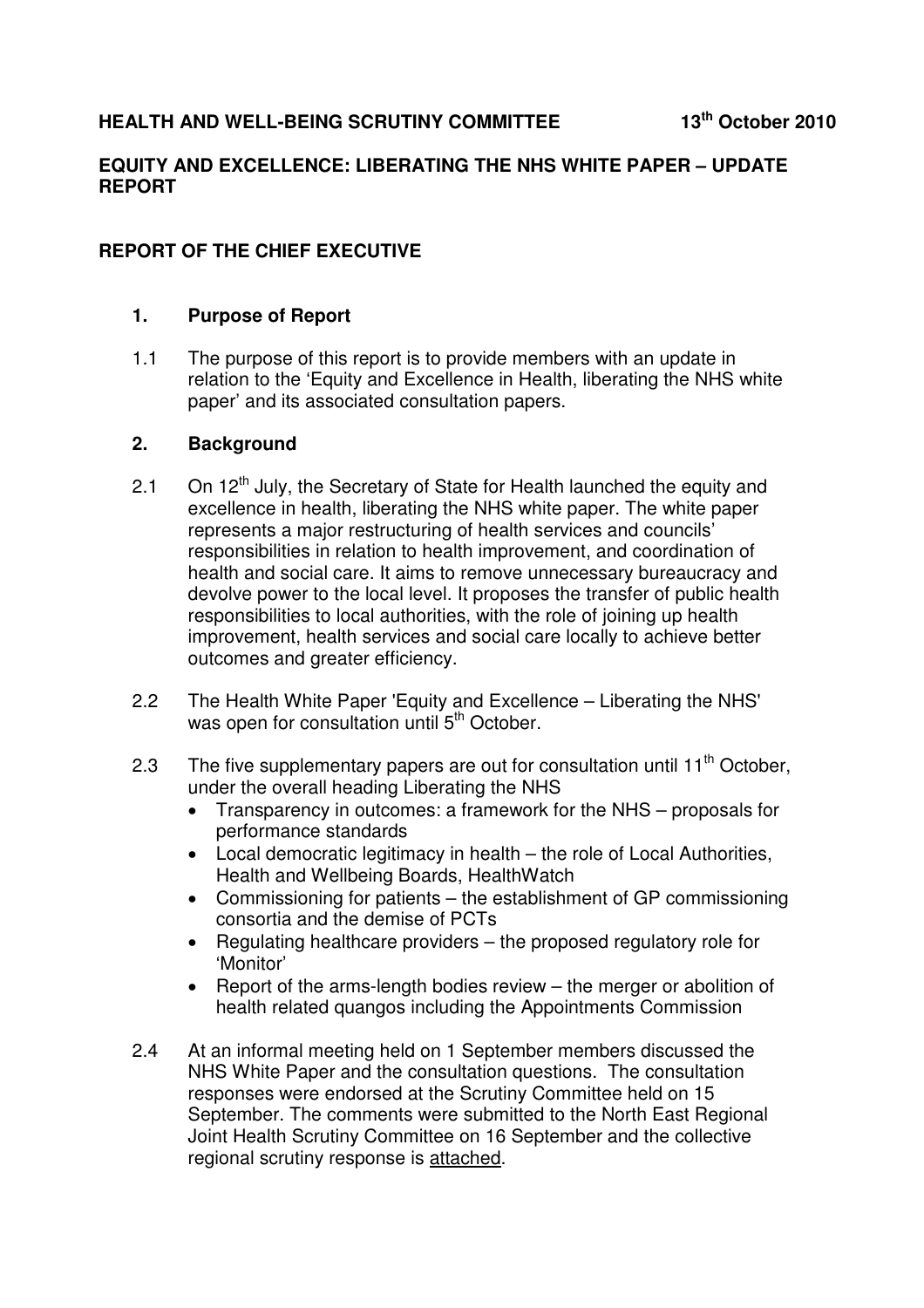## **3. Healthy Accountability Forum - Local Democratic Legitimacy in Health**

- 3.1 Sunderland Health Overview and Scrutiny was represented at a CfPS meeting of Health Scrutiny Chairs and scrutiny officers on 20<sup>th</sup> September in London. The discussion was focused on 'How might transparency and accountability be achieved in the Health White Paper proposals?'
- 3.2 The facilitated debate followed an introductory briefing from Ed Moses of the Department of Health White Paper Team, and Alyson Morley, Senior Policy Analyst for the Local Government Association on the implications of the white paper for local government, and focussed on GP Commissioning, Health and Wellbeing Boards, Health Improvement and HealthWatch.
- 3.3 For the final panel discussion, Ed Moses and Alyson Morely were joined by Andrew Larter, Deputy Director Local Government and Regional Policy, Department of Health; Dr Hugh Annett , Director of Public Health, Bristol; Ivan Rudd, Chief Executive, Ipscom, GP-Led Commissioning Consortia for Ipswich Community; Steve Holmes, Performance Assessment Manager London, Care Quality Commission and Frances Blunden Senior Policy Manager , NHS Confederation.
- 3.4 The focus of the Forum was on four aspects of the white paper where existing health scrutiny has experience to contribute to the development of the detail and implementation of GP commissioning, Health Improvement, and the creation of HealthWatch and Health and Wellbeing Boards.
- 3.5 Ed Moses from the Policy Unit at the DoH described the White Paper proposals as a radical simplification of the NHS so that it becomes more resilient, transparent, patients are placed at its centre; and outcomes are improved. His briefing introduced the White Paper as a whole, but was primarily intended to promote discussion and consideration of the issues. He focussed on commissioning for patients and increasing democracy and legitimacy in health to be achieved by GP Commissioning Consortia, responsible for commissioning local services; an autonomous NHS Commissioning Board, responsible for commissioning other services such as primary medical services, dentistry and community pharmacy; all NHS Trusts will become Foundation Trusts or be part of a Foundation Trust with staff having a greater say in how they are run; and a new role for local authorities.
- 3.6 The local authority role will be to support local strategies for NHS commissioning and integration of NHS, social care, and public health services; leading joint strategic needs assessments (JSNA) to ensure coherent and co-ordinated commissioning strategies; supporting local voices, and the exercise of patient choice; promoting joined up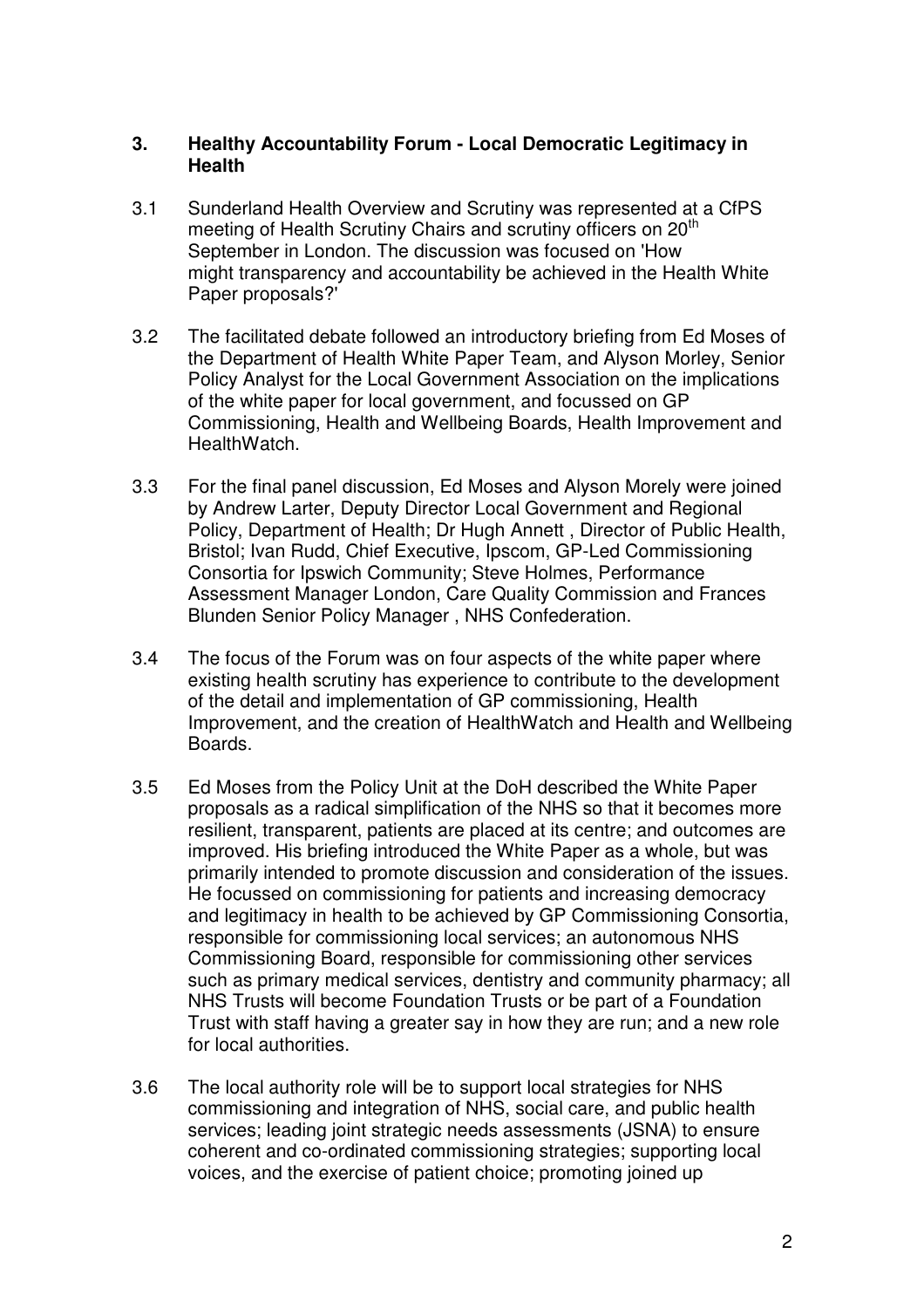commissioning of local NHS services, social care and health improvement; leading on local health improvement and prevention activity. Health and Wellbeing Boards would be created to set the local direction of health services and as part of this they would absorb the powers currently given to HOSCs.

- 3.7 Alyson Morley briefed the forum on the emerging response of the Local Government Group (formerly LGA) based on five tests:
	- Do the proposals build on existing experience and good practice?
	- Do they support an area-based approach?
	- Do they support a person-centred approach?
	- Do they ensure accountability to local communities?
	- Do they ensure that public resources are directed to the areas of greatest need?
- 3.8 She welcomed the proposals for the transfer of Public Health back to local government describing it as 'coming home', reminding scrutiny practitioners that local government was brought into being to tackle the great public health challenges of the nineteenth century. She also welcomed health and wellbeing boards and urged local authorities not to wait but to set up shadow boards as soon as possible to enable a smooth transition of responsibilities.
- 3.9 Finally, she expressed the LGG's strong support for the retention of HOSCs and separation of executive and scrutiny in health. Her questions, to be echoed in all discussions later were how the transition was to be managed; the nature of the public health role; how transparency and accountability were to be achieved, and not least, resourcing, with a brief reference to Total Place, now referred to as place-based budgets.
- 3.10 The four topic based facilitated discussions made it quite clear that at its best, scrutiny, in the independent format of the last ten years, has shared the vision of the White Paper – it is patient and public centred, takes an integrated view of the determinants of health, joined up, and well informed. It has demonstrated that it has a role to play in informing commissioning and monitoring progress against the Joint Strategic Needs Assessment. It has also given voice to local interests and sought community involvement in times of major change in both primary and secondary care.
- 3.11 The potential for Health and Wellbeing Boards to deliver joined up health and social care was welcome, and a statutory requirement for the establishment of the boards would be preferred. There is also concern for how to manage successful and practical transition from a culture of central regulation to local initiative. The role of elected members, if any, on the Health and Wellbeing Boards is not clear, but the main concern is the conflict of interest created by transferring scrutiny powers to the board.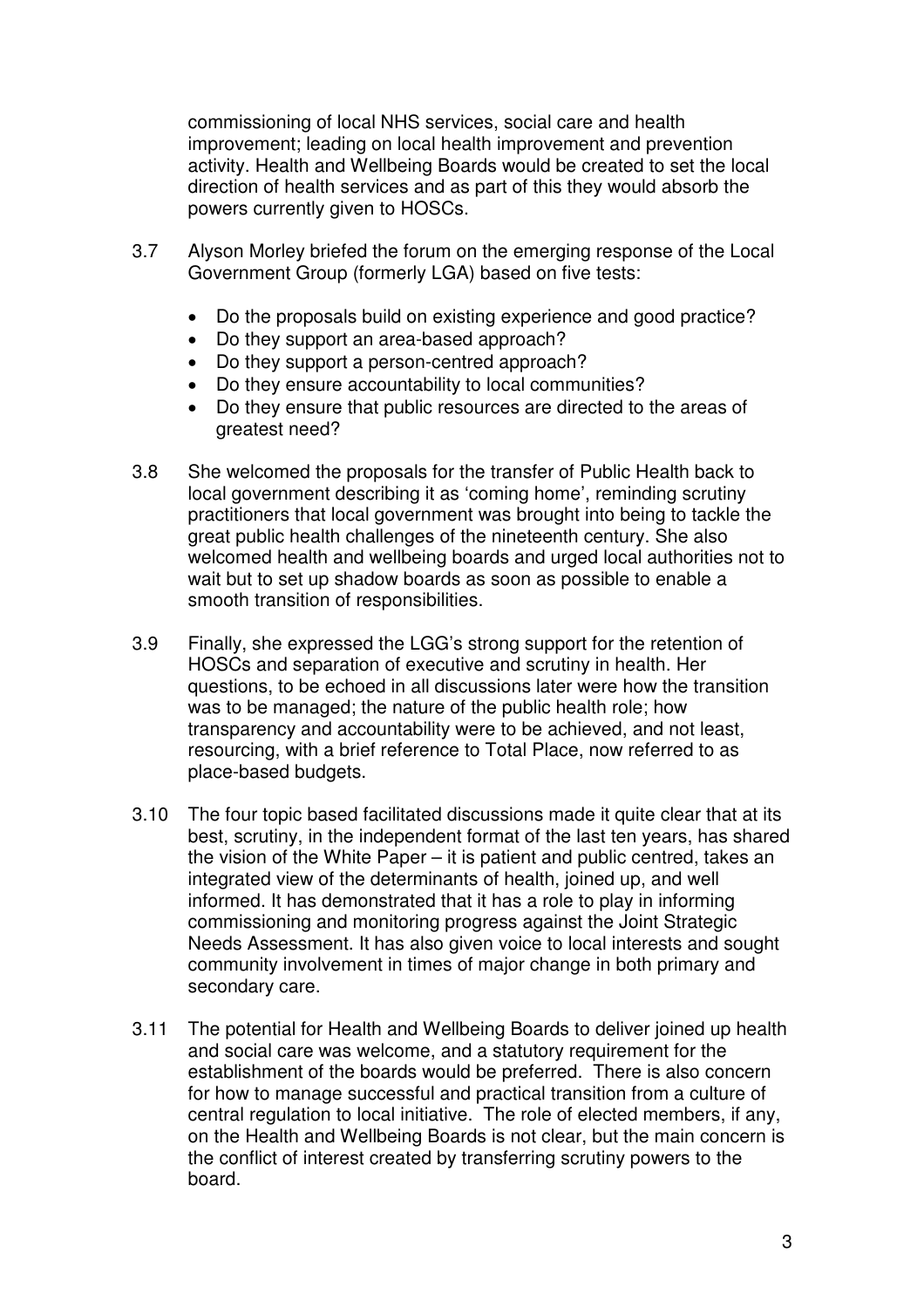- 3.12 HOSCs have matured and have ten years experience in an environment of perpetual change. The strongest case for the continuation of HOSCs comes from the significant contribution of vast numbers of topic based reviews to commissioning strategies and reducing health inequalities. There was widespread concern among participants that the proposal to merge current health scrutiny powers into Health and Wellbeing boards will be the end of this level of accountability to the local community, and that the scrutiny function will be diluted by conflict of interest as well as capacity constraints. The proposals to merge HOSC scrutiny powers into Health and Wellbeing Boards runs totally counter to the classic philosophical arguments for the separation of executive and scrutiny.
- 3.13 Some forum members held the view that currently many LINks appear to model their role on Overview and Scrutiny and are perceived to want to work in a similar fashion to HOSCs. In fact, where LINks are successful the role is complementary, with LINKs able to connect more consistently and deeply with patients and public, become experts in specialist areas, and provide evidence and insight to HOSCs when required. The full realisation of the LINk as a link to specialist patient groups and the voluntary sector is still unfulfilled in many places, or so it would appear from the experiences described at the Forum.
- 3.14 There is considerable concern how LINks will transform in to HealthWatch and serious work on this is only just beginning. There have been problems in some areas with LINks, which HOSCs would not want replicated, around hosting arrangements, the realisation of the role of Links, and lack of public engagement in the LINK. Links/Healthwatch have the potential to reflect the multiple voices of the public in an idiom the public feel most comfortable in, and need to be supported by, not in competition with, the HOSC in fulfilling their role. There are enough high performing LINks to carry forward good practice in to HealthWatch.
- 3.15 Historically relationships between HOSCs and GP commissioners has been as variable as with the LINks. Partly the relationship of HOSCs with PCTs has often hindered building constructive relationships directly with GPs. Currently HOSCs would like to see the statutory nature of their relationship with PCTs transferred to GP consortia. Without this GP consortia may find it difficult to demonstrate their accountability to the community and miss out on the useful contribution scrutiny can make to commissioning. Where scrutiny of GP commissioning has previously been undertaken, or GPs have been involved in topic based reviews, the mutual learning that has resulted has been constructive and can be carried forward as a model.
- 3.16 If a key outcome from the Health and Wellbeing Boards is the reduction of age-old silo working practices, and place-based budgeting without the need for complex legislation, the full transfer of Public Health functions to local authorities, unlike the current joint appointments, should accelerate this process. The foundation of the Joint Strategic Needs Assessment